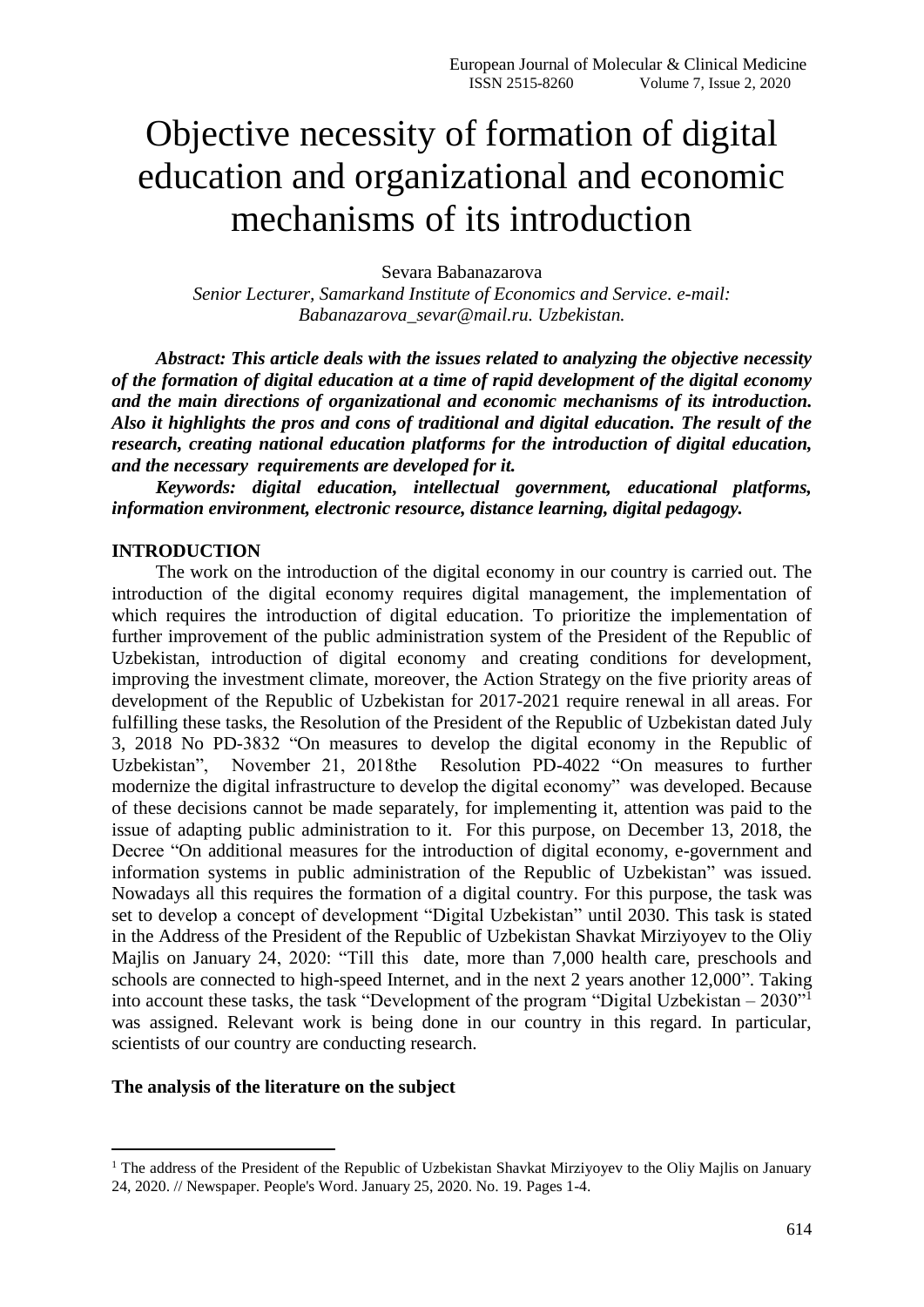With this or that aspect of educational services, K.X.Abduraxmanov, A.Sh.Berdimuradov<sup>2</sup>, S.S.Gulomov, M.Q.Pardaev<sup>3</sup>, Q.J.Mirzaev, O.M.Pardaev, Z.Adilova, B.Xonturaev<sup>4</sup>, B.I.Isroilov, E.F.Gadoev<sup>5</sup> M.Saidov<sup>6</sup>, A.Xaliqov<sup>7</sup>, Ya. Mamatova, S. Sulaymanova<sup>8</sup> and others are engaged. The works of these scholars cover general aspects of the service sector, in particular, educational services. However, Insufficient attention is paid to the issue of digitization of the education system, in particularly the digitization and improvement of the education system in the work of these scientists.

**The methodology of Research.** The objective necessity of the formation of digital education and the use of methods of logical analysis, analysis and synthesis as a methodological basis in the process of improving the organizational and economic mechanisms of its introduction. Indeed, to ensure the rapid development of the economy, highly qualified personnel are needed and, accordingly, the education system needs to be improved to train them. This is achieved through the digitization of the education system. Due to this, the main issues of the work and their directions were covered using the methods of logical analysis.

#### **Analysis and results**

-

In order to fulfill the tasks set out in the development concept "Digital Uzbekistan – 2030" until 2030, the issue of including a number of measures in this Concept is also identified<sup>9</sup>. These include:

The first, a priority task was considered further development of telecommunications infrastructure, providing the population with access to high-quality mobile communications and broadband Internet.

The second, the issues of introduction of modern information systems, software products and databases in the fields of health, social protection, education, utilities, tourism, as well as the creation of "smart" and "safe" cities and regions were clearly defined.

The third, the implementation of innovative projects in the field of digital economy on the basis of public-private partnership, the supporting the production of modern software products are emphasized.

 The fourth, based on the principles of "intellectual government", the issue of further expanding the system of e-government services to the population and businesses is also paid to attention<sup>10</sup>. This Concept cannot be realized by the production of simple measures. To do this, the condition of development of information technology in government agencies and other organizations, the existing information systems, databases and other software products

<sup>&</sup>lt;sup>2</sup> Human development. Textbook. Edited by E.S.d., Professor Q.H.Abdurahmanov. - T.: "Science and Technology" Publishing House, 2013. - 476 p.

<sup>&</sup>lt;sup>3</sup> Pardaev M.Q. The digital economy is the future of the country's development. // "Service" scientific-practical journal. 2019. Number 3. Page 7, Pardaev, M.Q., Mirzaev Q.J., Pardaev O.M. Service sector economics textbook. - T .: "Economy and Finance", 2014. - 384 p.

<sup>4</sup> Adilova Z., Xonto'raev B. The role of science and education in the development of the digital economy. // Problems of development of the service sector in the conditions of innovative and digital economy. (February 21-22, 2020) Materials of the International IAC, Samarkand-Tambov, 2020. - Pages 16-19.

<sup>5</sup> Isroilov B.I., Gadoev E.F. An Explanatory Dictionary of the Concept of Anti-Corruption and Anti-Corruption Terms. - T .: "Tafakkur" publishing house, 2019 ..- 168 page. Isroilov B.I. Issues of preventing corruption in the education system. // Problems of development of the service sector in the conditions of innovative and digital economy. (February 21-22, 2020) Materials of the International IAC, Samarkand-Tambov, 2020. - pp. 183-186.

<sup>6</sup> Saidov M.X. Uzbekistan: investments and human capital, partnership in the field of education. - M .: Newspaper A Book House «Labour», 2008, - 362 p.

<sup>7</sup> A.Xoliqov. Pedagogical skills. Study guide. Tashkent "Economy and Finance". 2010. p.8.

<sup>8</sup>Ya. Mamatova, S. Sulaymanova, Uzbekistan on the way to the development of media education. Study guide. – T .: «Extremum-рress»,, 2015. - 94 p.

<sup>&</sup>lt;sup>9</sup> https://www.norma.uz/en/nhh\_projects/development\_of\_digital\_economy

 $10$  https://www.norma.uz/en/nhh\_projects/development\_of\_digital\_economy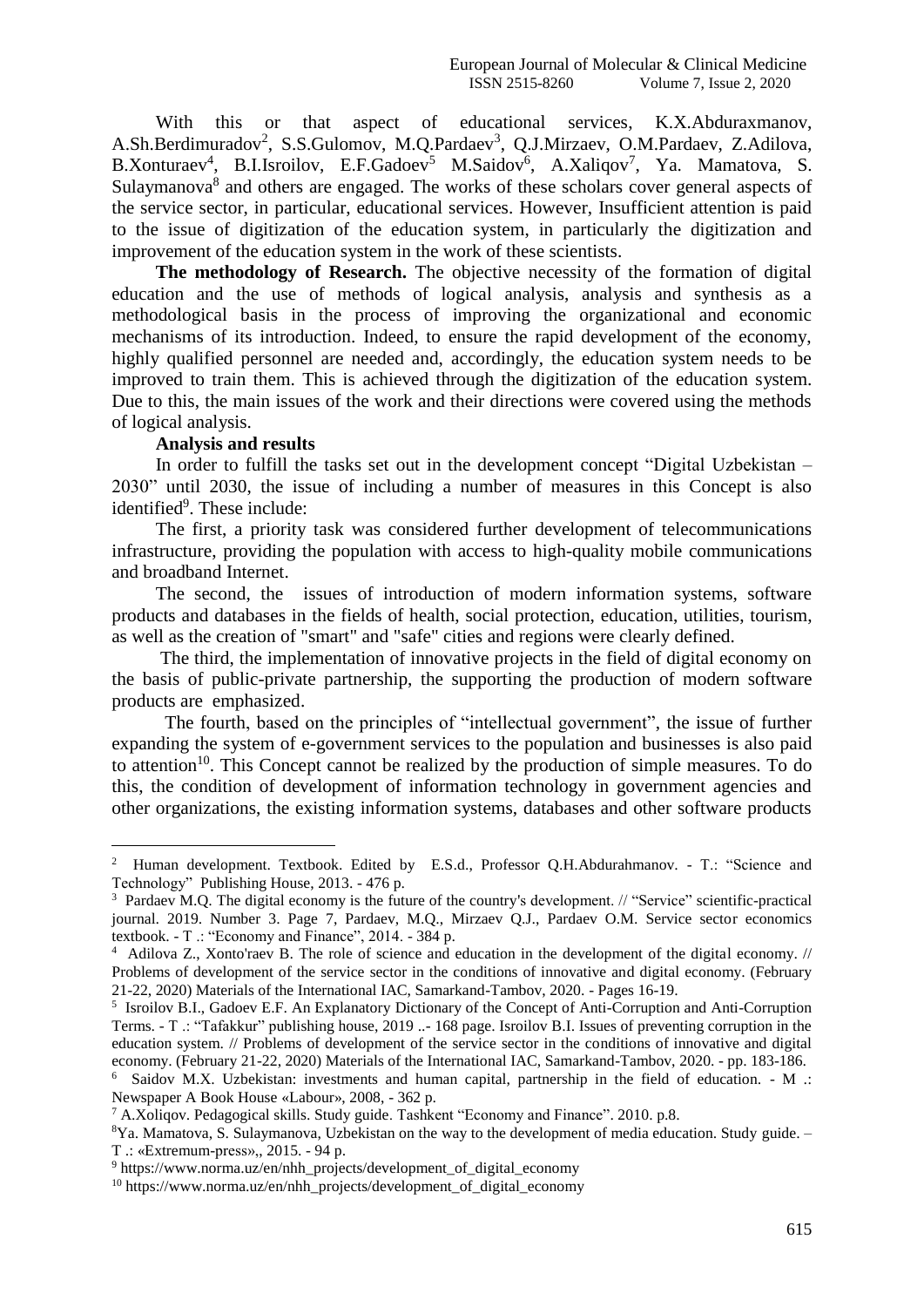must meet modern requirements. In addition, human resources in the economic and social spheres must be formed in accordance with modern requirements. These processes are brought to the level of demand, it will be necessary to address confidently the issue of the introduction of the digital economy and digital education which is an integral part of digital economy.

The education system has existed since ancient times, and this system will continue to evolve with the development of society. Community development and the education system are related inextricably. This relationship can be expressed as follows (Figure 1).



**Figure 1. The interdependence of the development of society and the education system**

Society is bound to evolve over time, but the quality and intensity of this development depends directly on the level of development of education. The development of society creates the need to develop education. The development of education is a key factor in the development of a society. The education shows **today's generation the state of society yesterday, its current level, and what it will be like in the future**. In this sense, the development of society cannot be imagined without education.

The current state of development of society consists of traditions. Yesterday's situation constitutes it's past. Education must not only pass these situations on to the next generation, but also guarantee what they will be like tomorrow. Given the important point, it should be noted that the development of the education system depends directly on the economic situation in the country. The fact that the quality and efficiency of educational services play a key role in the development of the economy, also it is indicated that these processes are dialectically interconnected.

As new ideas, innovations which are based on the development of the economy and investments are connected to each other, also the development of the education system is directly related to these factors. Over time, the development of society has increased to such an extent that it is also necessary to increase the speed of information for understanding, comprehending and managing effectively them. This, in turn, leads to increase in the role of information in ensuring the development of society and the interdependence of education. It should be noted that the information content reflects both the elements of education and the development of society in such an environment. Thus, its shape changes somewhat to accelerate the connection shown in Figure 1 above (Figure 2).



## **Figure 2. The role of information in the interdependence of society development and the education system**

There are even greater positives to using information in this connection. The first, the information can accommodate a lot of the information available in the community. The second, it is also important that this information be up-to-date. Because a very good textbook will take some time to prepare and publish. Until then, much of the information in the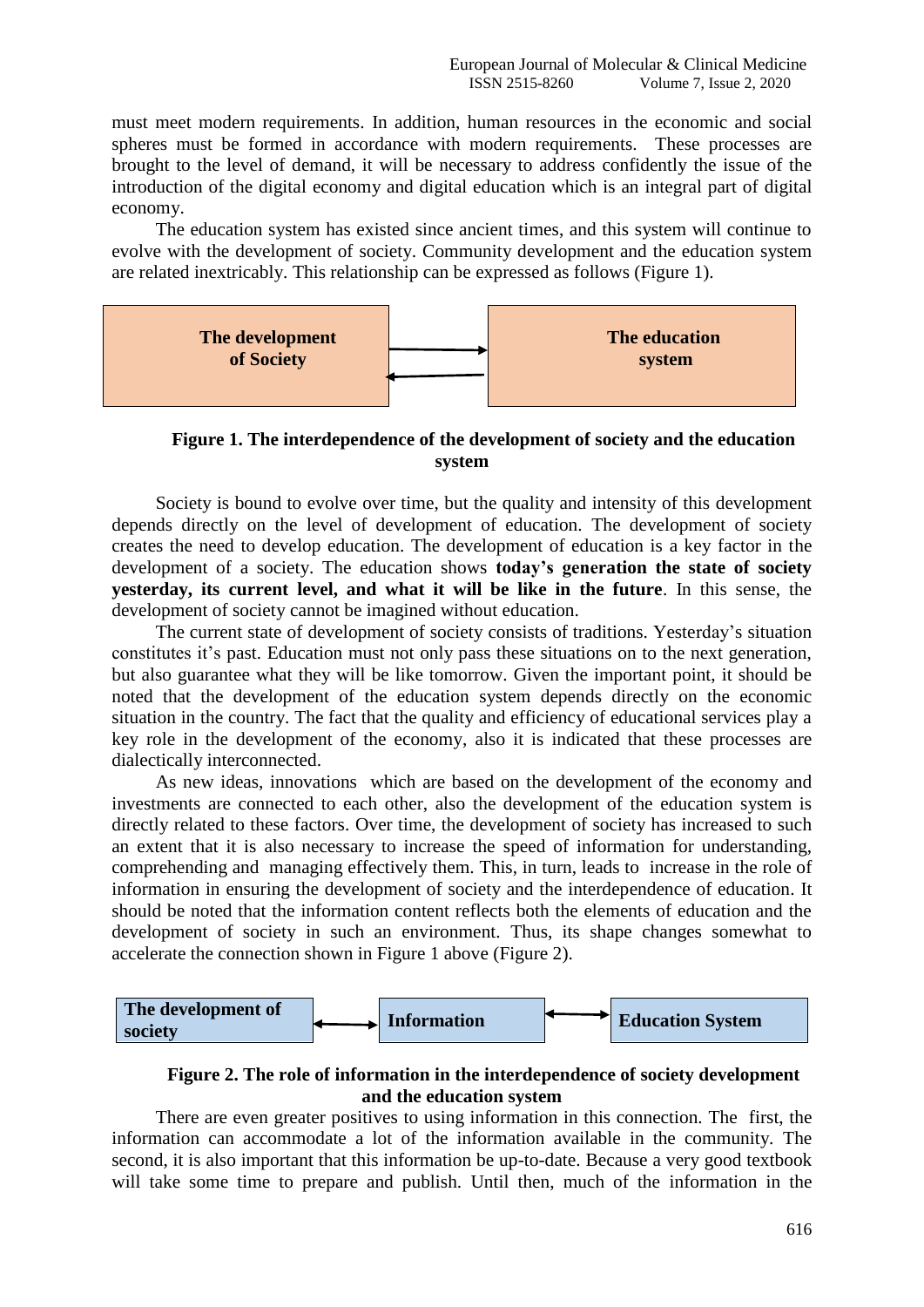community may have been updated. But they cannot be included in the textbook quickly. But it will also be possible to place the latest information in the information. The third, it will be enjoyed by many at the same time. The fourth, that accelerated new information line includes new information in educational services.

Today, the need to create national platforms for educational services in the context of digital society is becoming clear to all of us. Because of this, it's time to add numbers and education to numbers. The first process of digitization of the education system in our country (moodle system) began in 2015, which was reflected in the activities of a number of educational institutions. In the current pandemic condition, there is a need to introduce this system in all universities. Because, it is admitted, we were far behind in this regard. When we look at reality with real thinking, there are pros and cons to every process. This can be clearly seen in the process of informatization of education. These are listed in the table below (Table 1).

| <b>Types of</b>                    | <b>General</b> | <b>Distinctive aspects</b>               |                                                            |  |
|------------------------------------|----------------|------------------------------------------|------------------------------------------------------------|--|
| <b>Education</b>                   | <b>Aspects</b> | <b>Positive</b>                          | <b>Negative</b>                                            |  |
|                                    |                | There will be a                          | If there are too many students                             |  |
| <b>Traditional</b>                 |                | live dialogue with<br>the student in the | in the whole class during the<br>lesson, there will not be |  |
| <b>Education</b>                   | Education,     | direct studying                          | enough opportunities to                                    |  |
|                                    | upbringing,    | process                                  | engage.                                                    |  |
|                                    | skills         | Classes are online                       | There will be interruptions in                             |  |
|                                    | development of | and involve                              | the studying process where the                             |  |
|                                    | young people.  | individual, remote                       | student is not provided with                               |  |
| <b>Digital</b><br><b>Education</b> |                | communication with                       | computer technology,                                       |  |
|                                    |                | each student,                            | communication tools, internet                              |  |
|                                    |                | regardless of their                      | speed is not good                                          |  |
|                                    |                | number.                                  |                                                            |  |

|  | Table 1: General aspects, pros and cons of traditional and digital education |  |
|--|------------------------------------------------------------------------------|--|
|--|------------------------------------------------------------------------------|--|

As the table shows, there are both pros and cons to digital education. The plus side is the classes are conducted online with students, allowing them to communicate remotely with each student, regardless of their number. The positive side of this is that the answers to the questions are also given in writing, that one answer can be sent to all students if they want, and that it is possible to communicate remotely in public. However, there is a downside to digital education, as some students live in rural areas, where they are not fully equipped with computer technology and communication tools, and if they are provided, they live in places where the Internet speed is not good. Another important aspect is that students have a great responsibility towards learning, and if there is not aspiration, they will be unsupervised. Also, it has a negative impact on work efficiency.

One of the factors that negatively affects the development of the education system is the presence of elements of corruption in education. Several publications have been published on the subject. In this regard, our scientists B.I Isroilov, E.F Gadoev<sup>11</sup> are working effectively.

 $\overline{a}$ 

<sup>11</sup> Isroilov B.I., Gadoev E.F. An Explanatory Dictionary of the Concepts of Corruption and Anti-Corruption Terms. - T .: "Tafakkur" publishing house, 2019 .. - 168 pages. Isroilov B.I. Issues of preventing corruption in the education system. // Problems of development of the service sector in the conditions of innovative and digital economy. (February 21-22, 2020) Materials of the International IAC, Samarkand-Tambov, 2020. - pp. 183-186.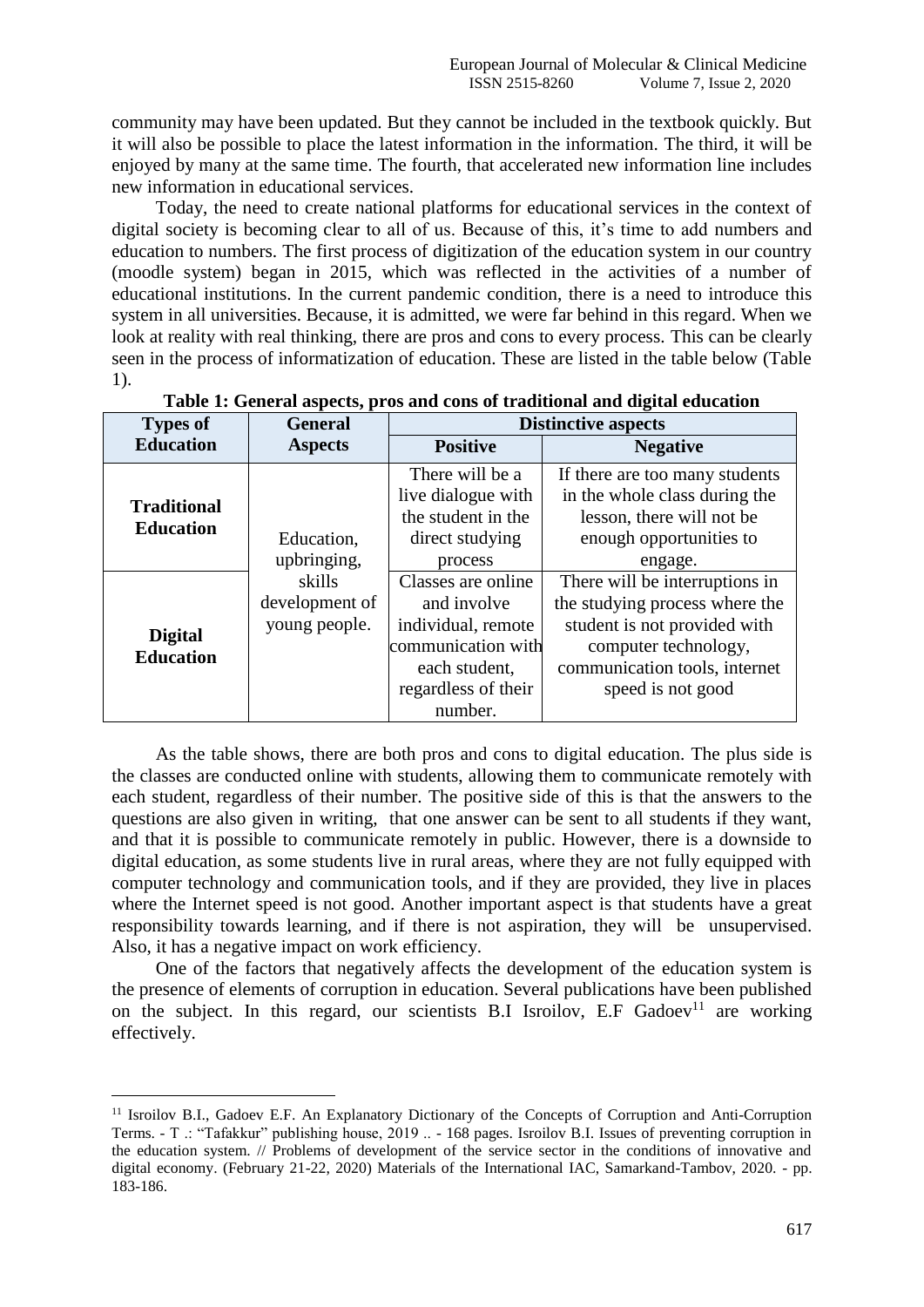Today, the digital education system has to meet a number of requirements in order to be implemented in all regions. They should also have staff in the area who own the information environment, electronic resources and process management systems. An explanation of this is given in the table below (Table 2).

| $N_2$ | Name of required               | <b>Explanation of necessary requirements</b>     |
|-------|--------------------------------|--------------------------------------------------|
|       | requirements                   |                                                  |
|       | <b>Information environment</b> | Information environment                          |
|       |                                | Computers, laptops, tablets, mobile devices,     |
|       |                                | networks, video systems, whiteboards, internet   |
|       |                                | waves, etc.                                      |
| 2.    | <b>Electronic resource</b>     | Software, educational portals, distance learning |
|       |                                | systems, electronic libraries, websites, cloud   |
|       |                                | systems, etc.                                    |
| 3.    | Process management and         | Email, social network, form of training and      |
|       | staffing                       | professionals who are able to manage them        |

| Table 2: Requirements for the introduction of digital education in the education system |  |  |
|-----------------------------------------------------------------------------------------|--|--|
|-----------------------------------------------------------------------------------------|--|--|

Digitization of education is not just about the electronicization of educational resources. Now educators must be well versed in information technology, that is, digital pedagogy is also entering the process. This is a good opportunity for the pupil and students to get a good quality education, to find the necessary information quickly. In this case, students should study for knowledge, not for assessment. At the same time, of course, the evaluation criteria must answer fully this requirement.

When creating educational platforms, it is necessary to pay attention to the following:

- paid and free to use educational platforms, depending on their specialization;

- the need to create international educational platforms depending on the specialties (according to the level of demand for the specialty in the country and around the world).

The issue of digitization of education is also given attention by scientists in our country. In particular, Z. Adilova and B. Khanturaev are dedicated to the role of science and education in the development of the digital economy<sup>12</sup>. According to these scientists, "The cost that spending for worldwide, Internet consists of \$ 750 billion Dollar in 2019, this figure is expected to reach  $$ 1.6$  trillion Dollar by  $2025^{13}$ .

 We have already mentioned the role of investment in the digitization of education in the development of the economy. Every investor who makes an investment put aims to multiply their money several times. Therefore, the need for qualified specialists for the efficient operation of the economy will continue to grow. Such a need can be met by students studying through the digital education system. This means that the demand for literate students in the economic sector is growing day by day. The effectiveness of digital education in staff development is also developing. Because this specialist can continue to improve his skills using the opportunities of information technology, without spending extra money, without going to the center or another country, without leaving work.

Until recently, people lived in the same city or neighborhood and they communicated by visiting each other. Nowadays, you can communicate verbally or pictorially with anyone you want from any point of the globe, at any time, at any distance. All you need only a

-

<sup>&</sup>lt;sup>12</sup> Adilova Z., Khanturaev B. The role of science and education in the development of the digital economy. // Problems of development of the service sector in the conditions of innovative and digital economy. (February 21-22, 2020) Materials of the International IAC, Samarkand-Tambov, 2020. - Pages 16-19.

<sup>&</sup>lt;sup>13</sup> That place p17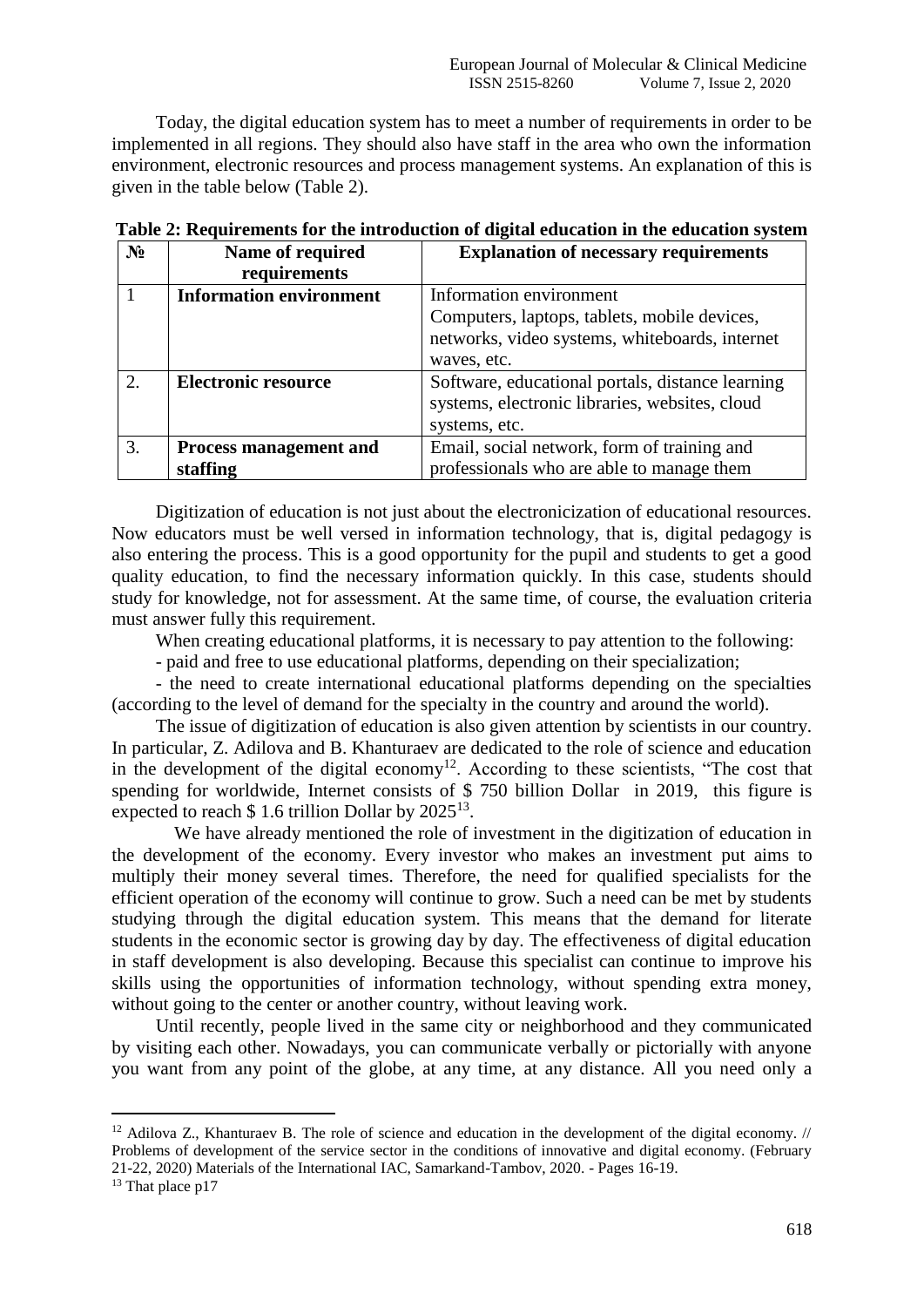mobile phone and the addresses of the clear numbers. "Currently, there are 7.5 billion people in the world, people have been able to communicate with each other"<sup>14</sup>. The fact that the digital economy has become not only a "long-distance approach", but also a source of income and requires the rapid development of this economy.

According to Professor M.K. Pardaev, "Today, the main income-generating areas of the digital economy are:

- income from fixed telephone service;
- income from mobile phone services;
- income from SMS;
- income from the use of Internet services;
- income from the transmission of information by telegram;
- income from e-commerce;
- income from automatic money transfers;
- income from the provision of automatic banking services:
- income from other digital services"<sup>15</sup>.

Revenues from the digital economy are not limited to these areas. The scale of the digital economy continues to expand and the coverage of our entire socio-economic life ensures the sustainability of these issues. In our country, year by year, increasing attention is paid to the training of qualified competitive professionals. Also, we can know this from the fact that the annual admission quotas are increasing. This requires the introduction of additional material and technical base in the field of education. The introduction of distance learning in educational institutions will lead to a rapid return on investment in the field. In the process of digital education, efficiency in the field is constantly increasing due to the saving of labor resources, time and resources.

#### **Conclusions and suggestions**

From the need to create national platforms for educational services in the context of digitalization of society, it has become necessary to include numbers in education and education in numbers. The first process of digitization of the education system in our country began in 2015 and it was reflected in the activities of a number of educational institutions, but in the current pandemic, it was forced to introduce this system in all higher education institutions, and this was achieved. In this context, both the pros and cons of digital education have been revealed, as there are pros and cons to each process looking at reality through real thinking. The need to take this education into account in the informatization process is also emerging as one of the important directions today.

From given material that the digital education system should meet a number of requirements for implementation in all regions, the need to provide the existing information environment in the area, electronic resources and personnel are based with process management systems. At the same time, the content of these mechanisms is fully disclosed, it is indicated that **the information environment** includes computers, laptops, tablets, mobile devices, networks, video systems, electronic boards, internet waves, etc., **software for electronic resources** include educational portals, distance learning systems, electronic libraries, websites, cloud system, etc., **process management** includes e-mail that suitable for cadres, social networking, the form of training and access to professionals who are able to manage processes.

 $\overline{a}$ 

<sup>&</sup>lt;sup>14</sup> Pardaev M.Q. The digital economy is the future of the country's development. // "Service" scientific-practical journal. 2019. Number 3. Page 7

 $15$  That place p 7